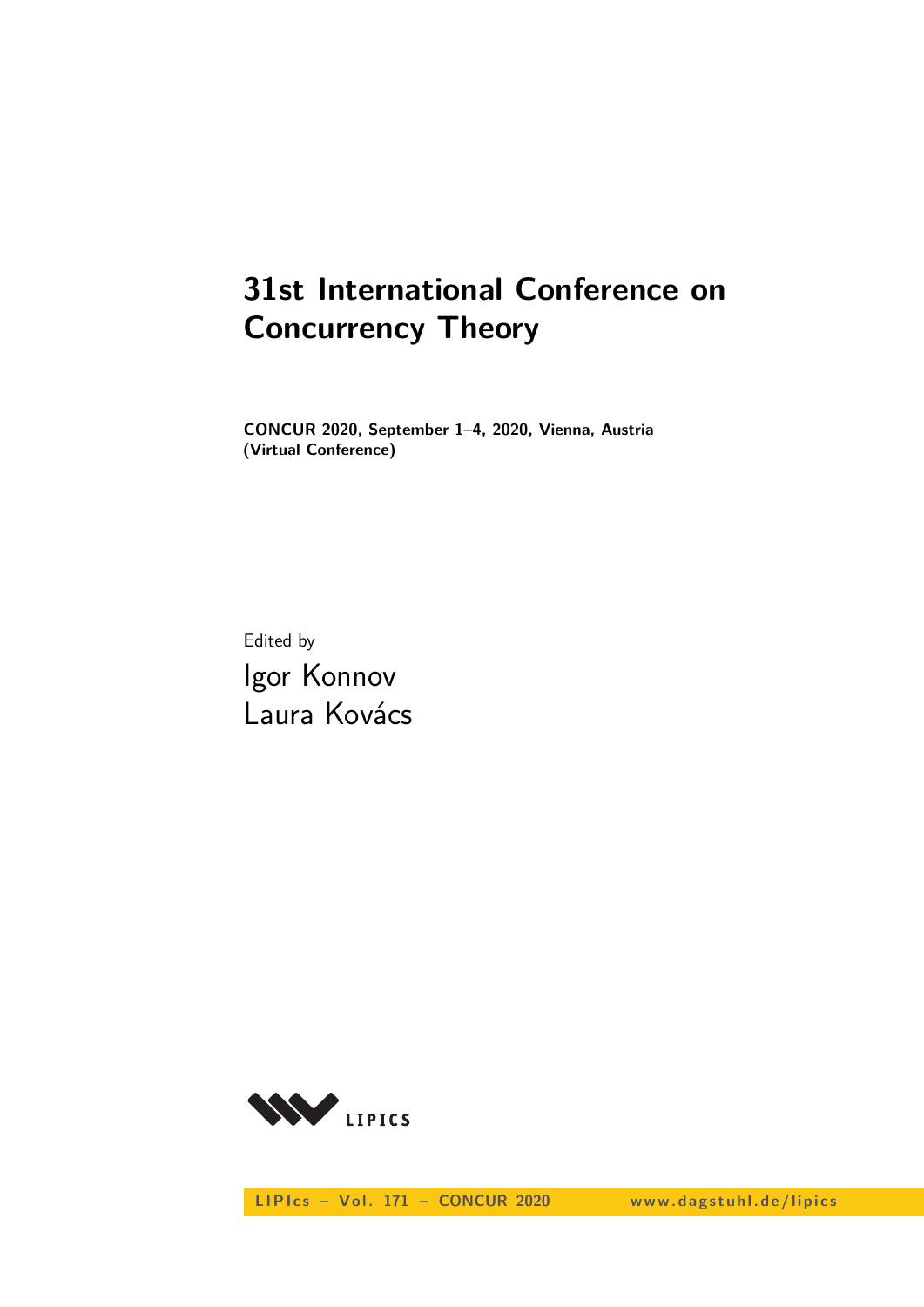Editors

#### **Igor Konnov**

Informal Systems, Vienna, Austria [igor@informal.systems](mailto:igor@informal.systems)

**Laura Kovács** TU Wien, Austria [lkovacs@forsyte.tuwien.ac.at](mailto:lkovacs@forsyte.tuwien.ac.at)

ACM Classification 2012 Theory of computation  $\rightarrow$  Concurrency

#### **[ISBN 978-3-95977-160-3](https://www.dagstuhl.de/dagpub/978-3-95977-160-3)**

Published online and open access by Schloss Dagstuhl – Leibniz-Zentrum für Informatik GmbH, Dagstuhl Publishing, Saarbrücken/Wadern, Germany. Online available at [https://www.dagstuhl.de/dagpub/978-3-95977-160-3.](https://www.dagstuhl.de/dagpub/978-3-95977-160-3)

Publication date August, 2020

Bibliographic information published by the Deutsche Nationalbibliothek The Deutsche Nationalbibliothek lists this publication in the Deutsche Nationalbibliografie; detailed bibliographic data are available in the Internet at [https://portal.dnb.de.](https://portal.dnb.de)

#### License

This work is licensed under a Creative Commons Attribution 3.0 Unported license (CC-BY 3.0): [https://creativecommons.org/licenses/by/3.0/legalcode.](https://creativecommons.org/licenses/by/3.0/legalcode)



In brief, this license authorizes each and everybody to share (to copy, distribute and transmit) the work under the following conditions, without impairing or restricting the authors' moral rights: Attribution: The work must be attributed to its authors.

The copyright is retained by the corresponding authors.

Digital Object Identifier: [10.4230/LIPIcs.CONCUR.2020.0](https://doi.org/10.4230/LIPIcs.CONCUR.2020.0)

**[ISBN 978-3-95977-160-3](https://www.dagstuhl.de/dagpub/978-3-95977-160-3) [ISSN 1868-8969](https://www.dagstuhl.de/dagpub/1868-8969)<https://www.dagstuhl.de/lipics>**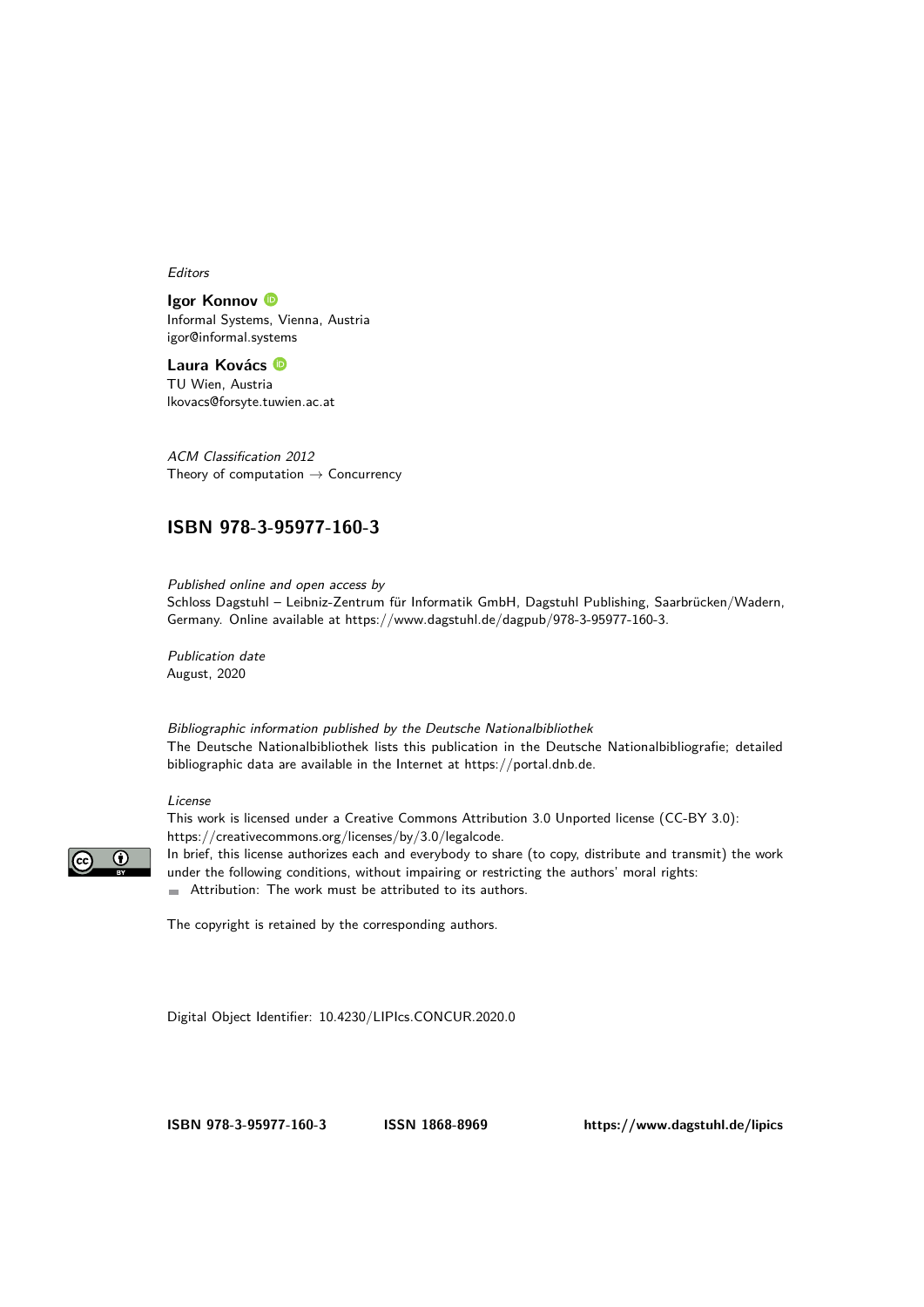#### LIPIcs – Leibniz International Proceedings in Informatics

LIPIcs is a series of high-quality conference proceedings across all fields in informatics. LIPIcs volumes are published according to the principle of Open Access, i.e., they are available online and free of charge.

#### Editorial Board

- **Luca Aceto** (*Chair*, Gran Sasso Science Institute and Reykjavik University)
- Christel Baier (TU Dresden)  $\equiv$
- Mikolaj Bojanczyk (University of Warsaw)  $\sim$
- Roberto Di Cosmo (INRIA and University Paris Diderot)  $\equiv$
- Javier Esparza (TU München)  $\sim$
- Meena Mahajan (Institute of Mathematical Sciences)  $\blacksquare$
- Dieter van Melkebeek (University of Wisconsin-Madison)  $\blacksquare$
- Anca Muscholl (University Bordeaux)  $\overline{a}$
- Luke Ong (University of Oxford)  $\blacksquare$
- Catuscia Palamidessi (INRIA)  $\blacksquare$
- Thomas Schwentick (TU Dortmund)  $\sim$
- Raimund Seidel (Saarland University and Schloss Dagstuhl Leibniz-Zentrum für Informatik)  $\blacksquare$

#### **[ISSN 1868-8969](https://www.dagstuhl.de/dagpub/1868-8969)**

#### **<https://www.dagstuhl.de/lipics>**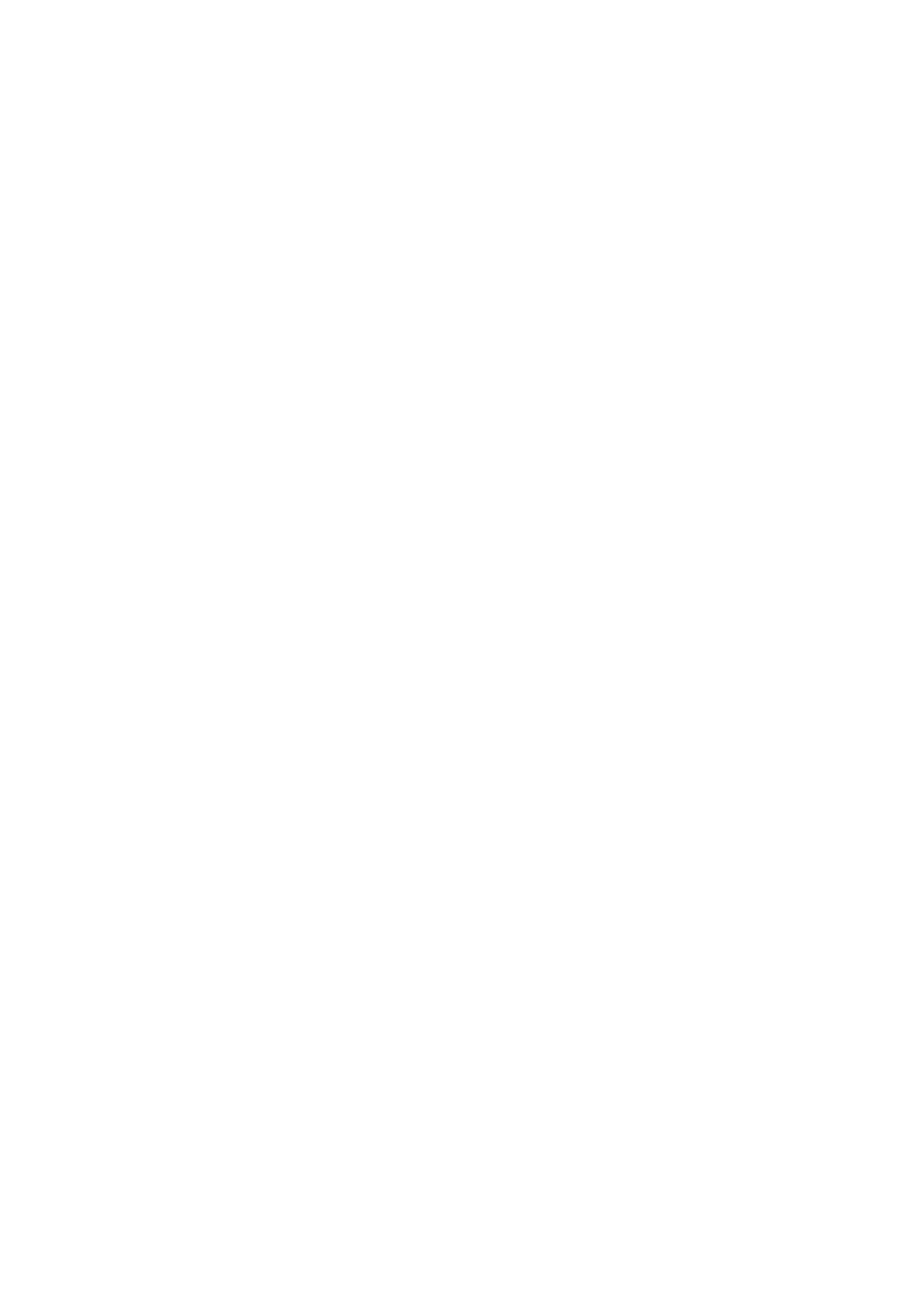# **Contents**

#### Preface *Igor Konnov and Laura Kovács* . . . . . . . . . . . . . . . . . . . . . . . . . . . . . . . . . . . . . . . . . . . . . . . . . . 0[:xi–](#page-10-0)0[:xii](#page-10-0)

#### **Invited Papers**

| On Privacy and Accuracy in Data Releases<br>Mário S. Alvim, Natasha Fernandes, Annabelle McIver, and Gabriel H. Nunes          | $1:1-1:18$ |
|--------------------------------------------------------------------------------------------------------------------------------|------------|
| A Survey of Bidding Games on Graphs                                                                                            | $2:1-2:21$ |
| Safe Reinforcement Learning Using Probabilistic Shields<br>Nils Jansen, Bettina Könighofer, Sebastian Junges, Alex Serban, and | $3:1-3:16$ |
| Modern Applications of Game-Theoretic Principles                                                                               | $4:1-4:9$  |
| CONCUR Test-Of-Time Award 2020 Announcement<br>Luca Aceto, Jos Baeten, Patricia Bouyer-Decitre, Holger Hermanns, and           | $5:1-5:3$  |

#### **Bisimulations**

| Reactive Bisimulation Semantics for a Process Algebra with Time-Outs         |              |
|------------------------------------------------------------------------------|--------------|
|                                                                              | $6:1-6:23$   |
| How Reversibility Can Solve Traditional Questions: The Example of Hereditary |              |
| History-Preserving Bisimulation                                              |              |
|                                                                              | $7:1 - 7:23$ |
| A Near-Linear-Time Algorithm for Weak Bisimilarity on Markov Chains          |              |
| David N. Jansen, Jan Friso Groote, Ferry Timmers, and Pengfei Yang           | $8:1 - 8:20$ |

### **Distributed Computing**

| Characterizing Consensus in the Heard-Of Model                        |            |
|-----------------------------------------------------------------------|------------|
|                                                                       | $9:1-9:18$ |
| A Classification of Weak Asynchronous Models of Distributed Computing |            |
| Scalable Termination Detection for Distributed Actor Systems          |            |

31st International Conference on Concurrency Theory (CONCUR 2020).<br>Editors: Igor Konnov and Laura Kovács<br>[Leibniz International Proceedings in Informatics](https://www.dagstuhl.de/lipics/)<br>LIPICS Schloss Dagstuhl – Leibniz-Zentrum für Informatik, Dagstuhl P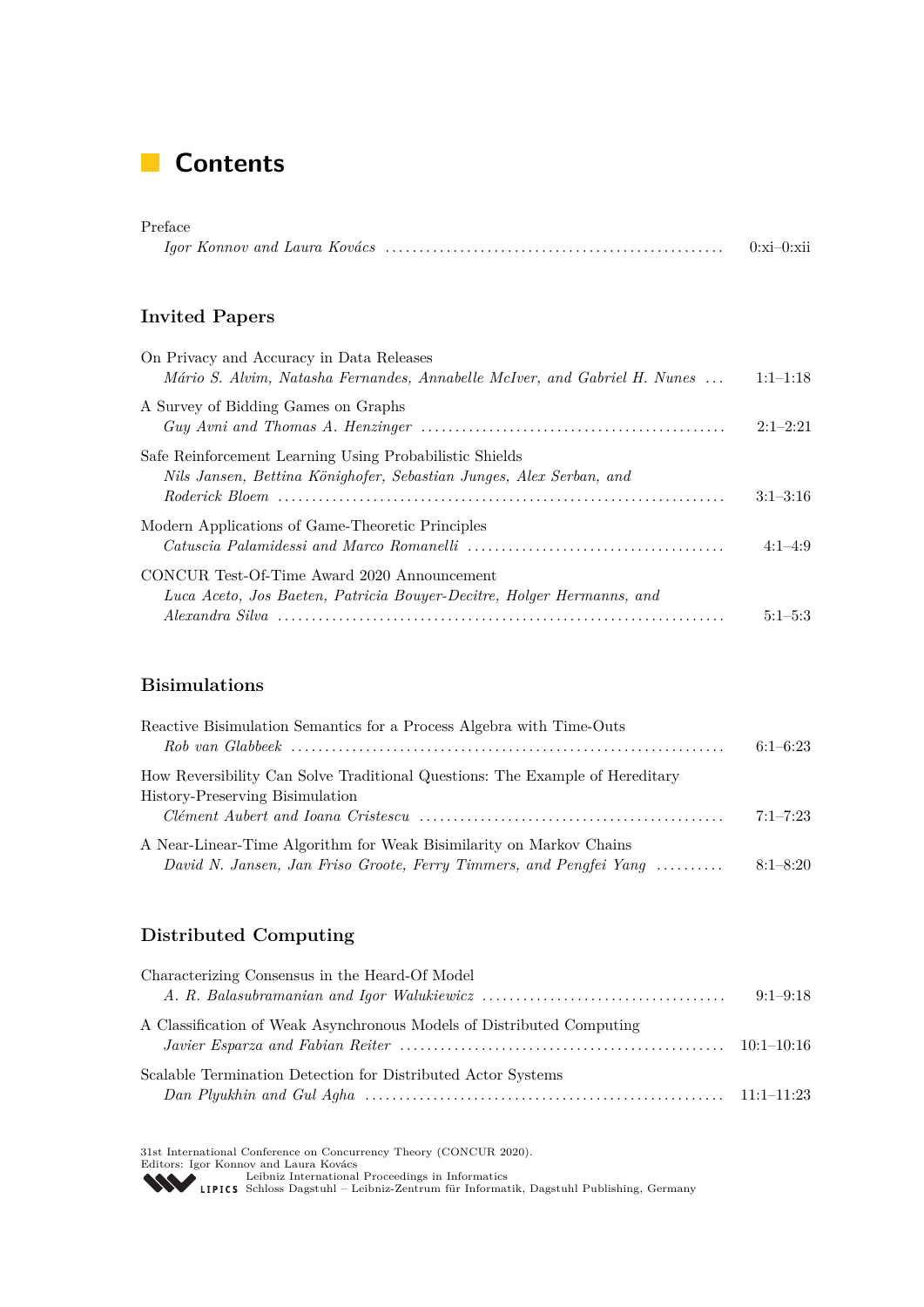# **Session Types**

| Session Subtyping and Multiparty Compatibility Using Circular Sequents                                          |                |
|-----------------------------------------------------------------------------------------------------------------|----------------|
| Session Types with Arithmetic Refinements                                                                       |                |
| Probabilistic Analysis of Binary Sessions<br>Omar Inverso, Hernán Melgratti, Luca Padovani, Catia Trubiani, and |                |
|                                                                                                                 | $14.1 - 14.21$ |

## **Verification**

| On Ranking Function Synthesis and Termination for Polynomial Programs |              |
|-----------------------------------------------------------------------|--------------|
|                                                                       |              |
| On the Separability Problem of String Constraints                     |              |
| Parosh Aziz Abdulla, Mohamed Faouzi Atig, Vrunda Dave, and            |              |
|                                                                       | $16:1-16:19$ |
| Weighted Transducers for Robustness Verification                      |              |
| Emmanuel Filiot, Nicolas Mazzocchi, Jean-François Raskin,             |              |
|                                                                       |              |

## **Concurrency**

| On the Axiomatisability of Parallel Composition: A Journey in the Spectrum<br>Luca Aceto, Valentina Castiglioni, Anna Ingólfsdóttir, Bas Luttik, and |              |
|------------------------------------------------------------------------------------------------------------------------------------------------------|--------------|
|                                                                                                                                                      | $18:1-18:22$ |
| Wreath/Cascade Products and Related Decomposition Results for the Concurrent<br>Setting of Mazurkiewicz Traces                                       |              |
|                                                                                                                                                      |              |
| Partially Observable Concurrent Kleene Algebra                                                                                                       |              |
| Jana Wagemaker, Paul Brunet, Simon Docherty, Tobias Kappé, Jurriaan Rot,                                                                             |              |
|                                                                                                                                                      | $20:1-20:22$ |

## **Probabilistic Systems**

| Model-Free Reinforcement Learning for Stochastic Parity Games                 |              |
|-------------------------------------------------------------------------------|--------------|
| Ernst Moritz Hahn, Mateo Perez, Sven Schewe, Fabio Somenzi, Ashutosh Trivedi, | $21:1-21:16$ |
| Decidebility of Cutpoint Isolation for Probabilistic Finite Automata on       |              |
|                                                                               |              |
| Letter-Bounded Inputs                                                         |              |
|                                                                               |              |
| Multi-Dimensional Long-Run Average Problems for Vector Addition Systems       |              |
| with States                                                                   |              |
|                                                                               |              |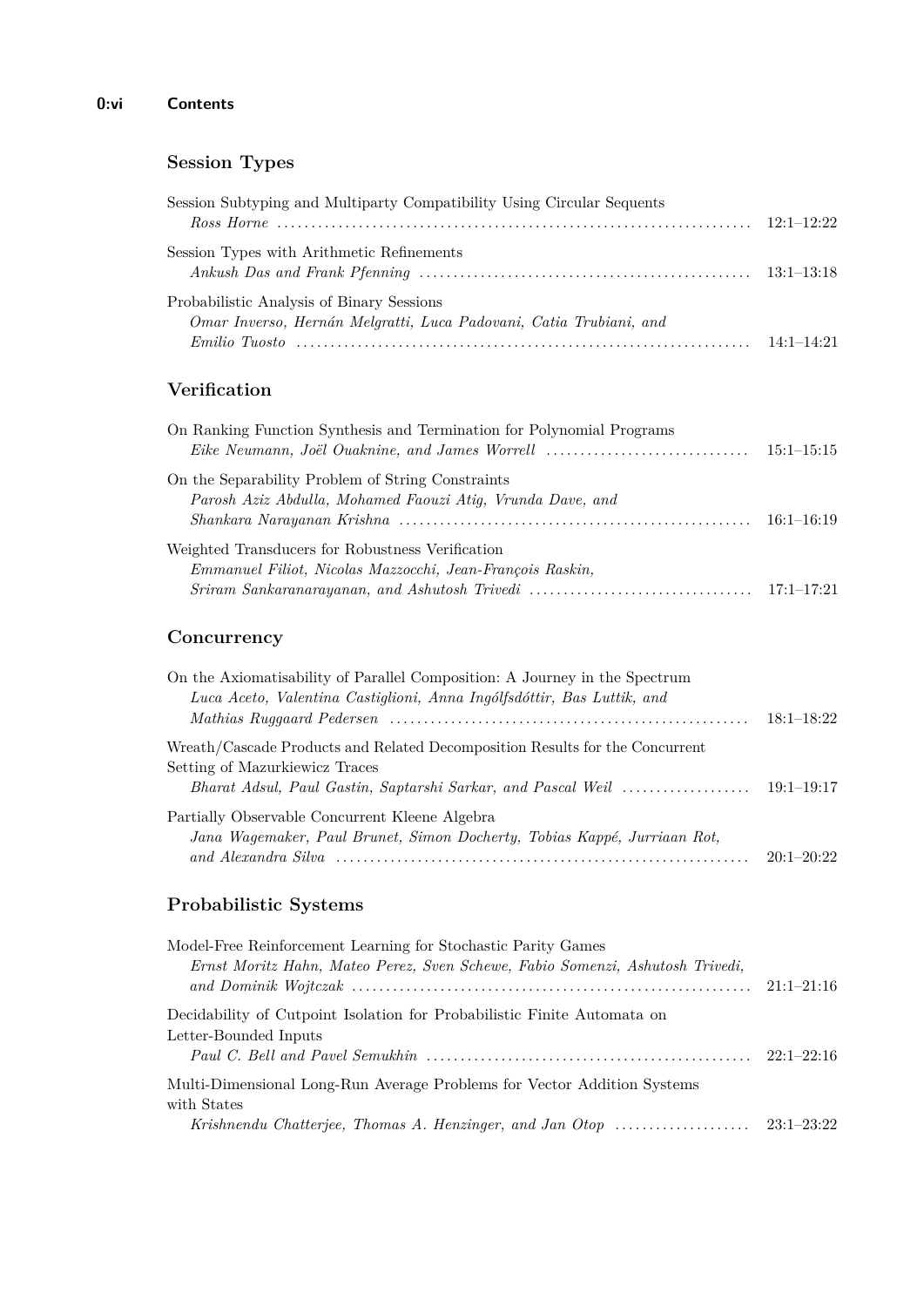#### **Contents 0:vii**

#### **Games**

| Games Where You Can Play Optimally with Arena-Independent Finite Memory    |                |
|----------------------------------------------------------------------------|----------------|
| Patricia Bouyer, Stéphane Le Roux, Youssouf Oualhadj, Mickael Randour, and |                |
|                                                                            | $24:1 - 24:22$ |
| Abstraction, Up-To Techniques and Games for Systems of Fixpoint Equations  |                |
|                                                                            |                |
| Reaching Your Goal Optimally by Playing at Random with No Memory           |                |
|                                                                            |                |

## **Algebras and Co-Algebras**

| Characteristic Logics for Behavioural Metrics via Fuzzy Lax Extensions                        | $27:1 - 27:23$ |
|-----------------------------------------------------------------------------------------------|----------------|
| Monads and Quantitative Equational Theories for Nondeterminism and<br>Probability             |                |
|                                                                                               | $28:1-28:18$   |
| Non Axiomatisability of Positive Relation Algebras with Constants, via Graph<br>Homomorphisms |                |
|                                                                                               |                |

# **Invariant Synthesis**

| Decidability and Synthesis of Abstract Inductive Invariants                                                                              |  |
|------------------------------------------------------------------------------------------------------------------------------------------|--|
|                                                                                                                                          |  |
| Decidable Inductive Invariants for Verification of Cryptographic Protocols with                                                          |  |
| Unbounded Sessions                                                                                                                       |  |
| $Emanuele\ D'Osualdo\ and\ Felix\ Stutz\ \ldots \ldots \ldots \ldots \ldots \ldots \ldots \ldots \ldots \ldots \ldots \qquad 31:1-31:23$ |  |
| Algebraic Invariants for Linear Hybrid Automata                                                                                          |  |
| Rupak Majumdar, Joël Ouaknine, Amaury Pouly, and James Worrell  32:1–32:17                                                               |  |

# **Process Algebras**

| A General Approach to Derive Uncontrolled Reversible Semantics            |  |
|---------------------------------------------------------------------------|--|
|                                                                           |  |
| On the Representation of References in the Pi-Calculus                    |  |
|                                                                           |  |
| Canonical Solutions to Recursive Equations and Completeness of Equational |  |
| Axiomatisations                                                           |  |
|                                                                           |  |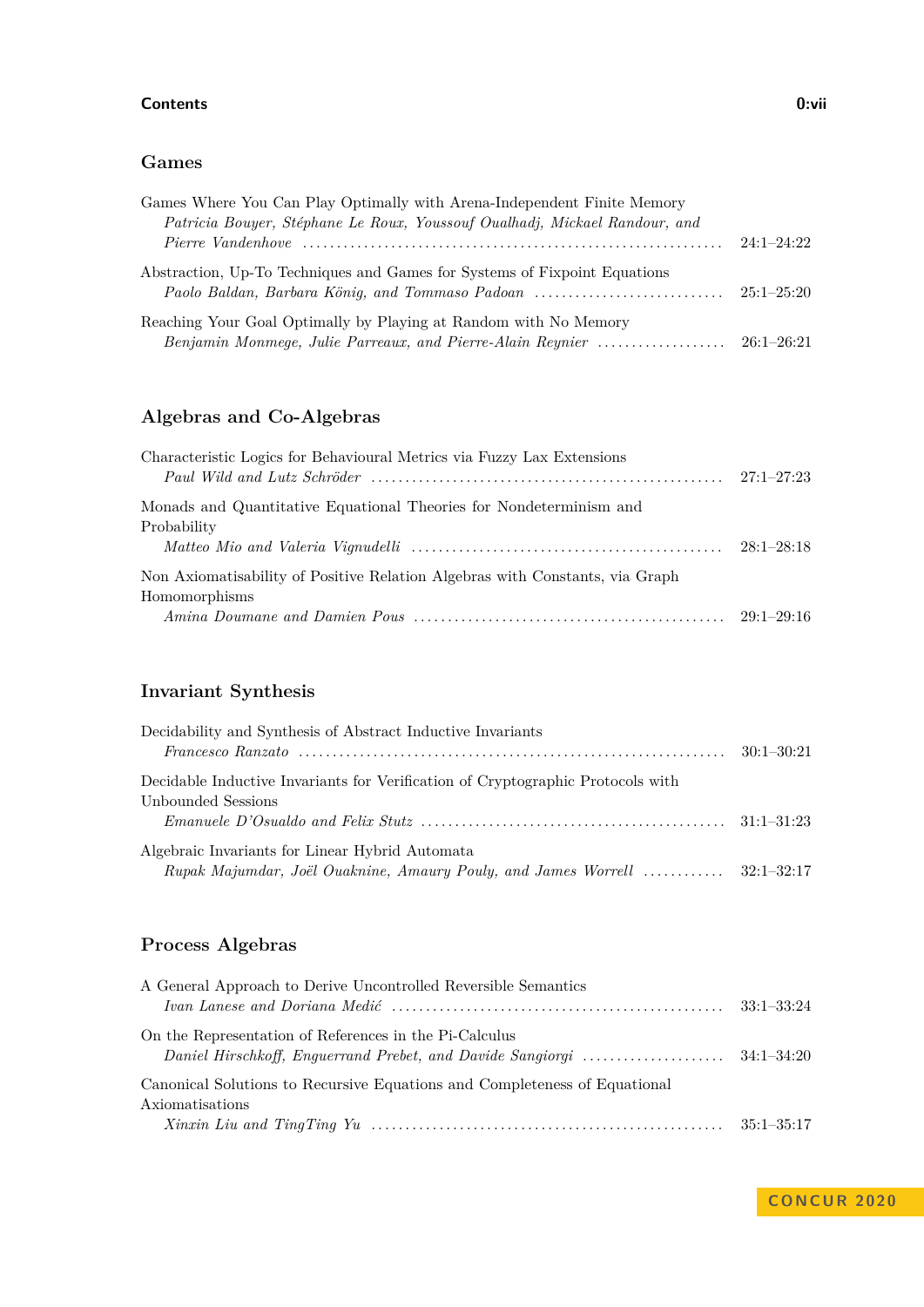### **Vector Addition Systems with States**

| Universality Problem for Unambiguous VASS                                     |                |
|-------------------------------------------------------------------------------|----------------|
| Wojciech Czerwiński, Diego Figueira, and Piotr Hofman                         | $36:1 - 36:15$ |
| Reachability in Two-Dimensional Vector Addition Systems with States: One Test |                |
| Is for Free                                                                   |                |
|                                                                               |                |
| Coverability in 1-VASS with Disequality Tests                                 |                |
| Shaull Almagor, Nathann Cohen, Guillermo A. Pérez, Mahsa Shirmohammadi,       |                |
|                                                                               | $38:1 - 38:20$ |

#### **Markov Decision Processes**

| Strategy Complexity of Parity Objectives in Countable MDPs                       |                |
|----------------------------------------------------------------------------------|----------------|
| Stefan Kiefer, Richard Mayr, Mahsa Shirmohammadi, and Patrick Totzke  39:1–39:17 |                |
| Monte Carlo Tree Search Guided by Symbolic Advice for MDPs                       |                |
| Damien Busatto-Gaston, Debraj Chakraborty, and Jean-Francois Raskin              | $40:1 - 40:24$ |
| The Big-O Problem for Labelled Markov Chains and Weighted Automata               |                |
| Dmitry Chistikov, Stefan Kiefer, Andrzej S. Murawski, and David Purser           | $41:1-41:19$   |

#### **Automata**

| Determinisability of One-Clock Timed Automata                                                                                             |                |
|-------------------------------------------------------------------------------------------------------------------------------------------|----------------|
|                                                                                                                                           |                |
| Synthesis of Computable Regular Functions of Infinite Words<br>Vrunda Dave, Emmanuel Filiot, Shankara Narayanan Krishna, and Nathan Lhote | $43:1 - 43:17$ |
| Residual Nominal Automata                                                                                                                 |                |
|                                                                                                                                           |                |

## **Petri Nets and Counter Machines**

| Flatness and Complexity of Immediate Observation Petri Nets                                                                                                                                                                |  |
|----------------------------------------------------------------------------------------------------------------------------------------------------------------------------------------------------------------------------|--|
|                                                                                                                                                                                                                            |  |
| Deciding the Existence of Cut-Off in Parameterized Rendez-Vous Networks<br>Florian Horn and Arnaud Sangnier $\ldots \ldots \ldots \ldots \ldots \ldots \ldots \ldots \ldots \ldots \ldots \ldots \ldots \qquad 46:1-46:16$ |  |
| Parametrized Universality Problems for One-Counter Nets                                                                                                                                                                    |  |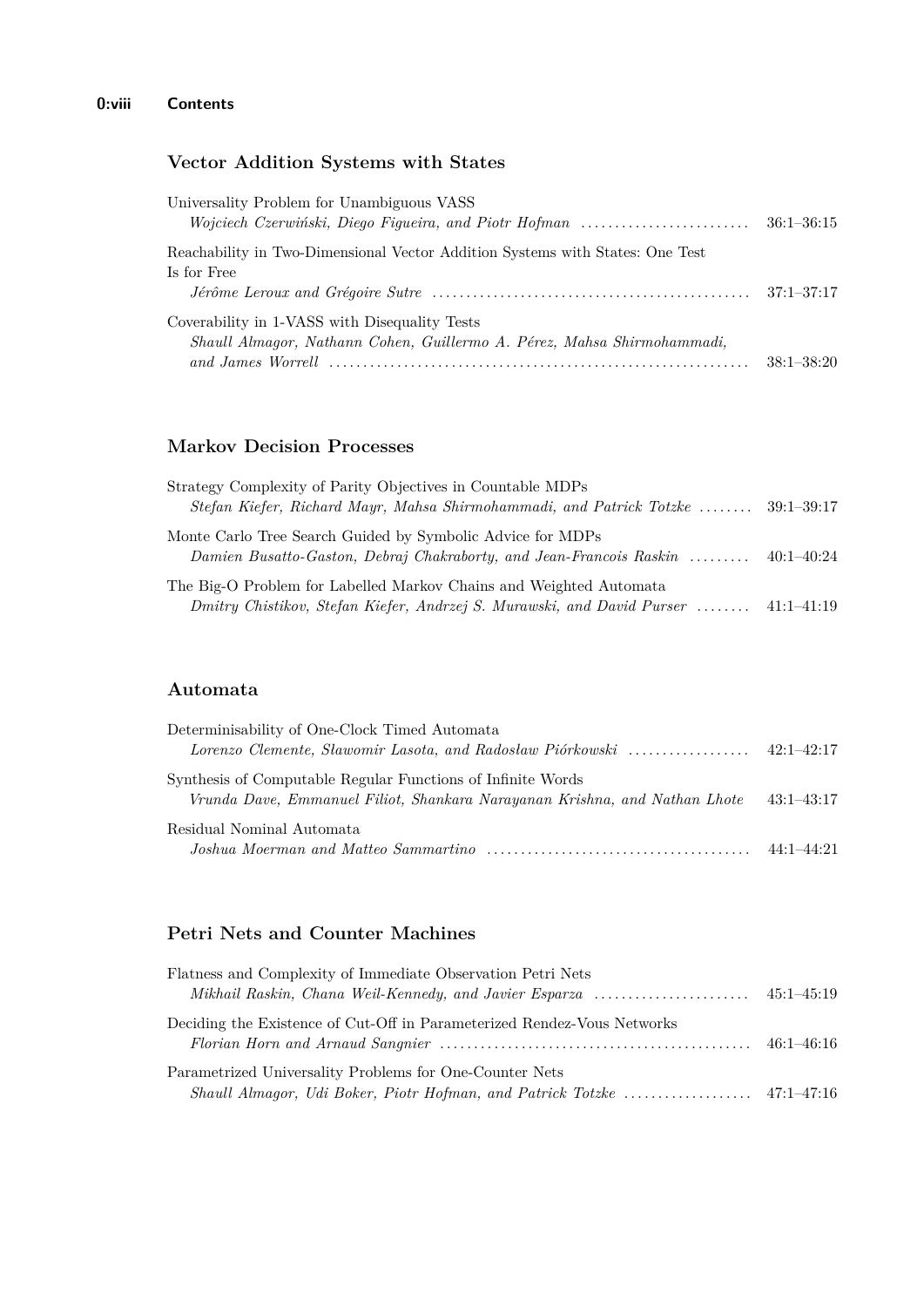#### **Contents 0:ix**

# **Reachability and Decidability**

| Reachability in Fixed Dimension Vector Addition Systems with States         |            |
|-----------------------------------------------------------------------------|------------|
| Wojciech Czerwiński, Sławomir Lasota, Ranko Lazić, Jérôme Leroux, and Filip |            |
|                                                                             | 48:1–48:21 |
| Bounded Reachability Problems Are Decidable in FIFO Machines                |            |
|                                                                             |            |
| Propositional Dynamic Logic for Hyperproperties                             |            |
|                                                                             |            |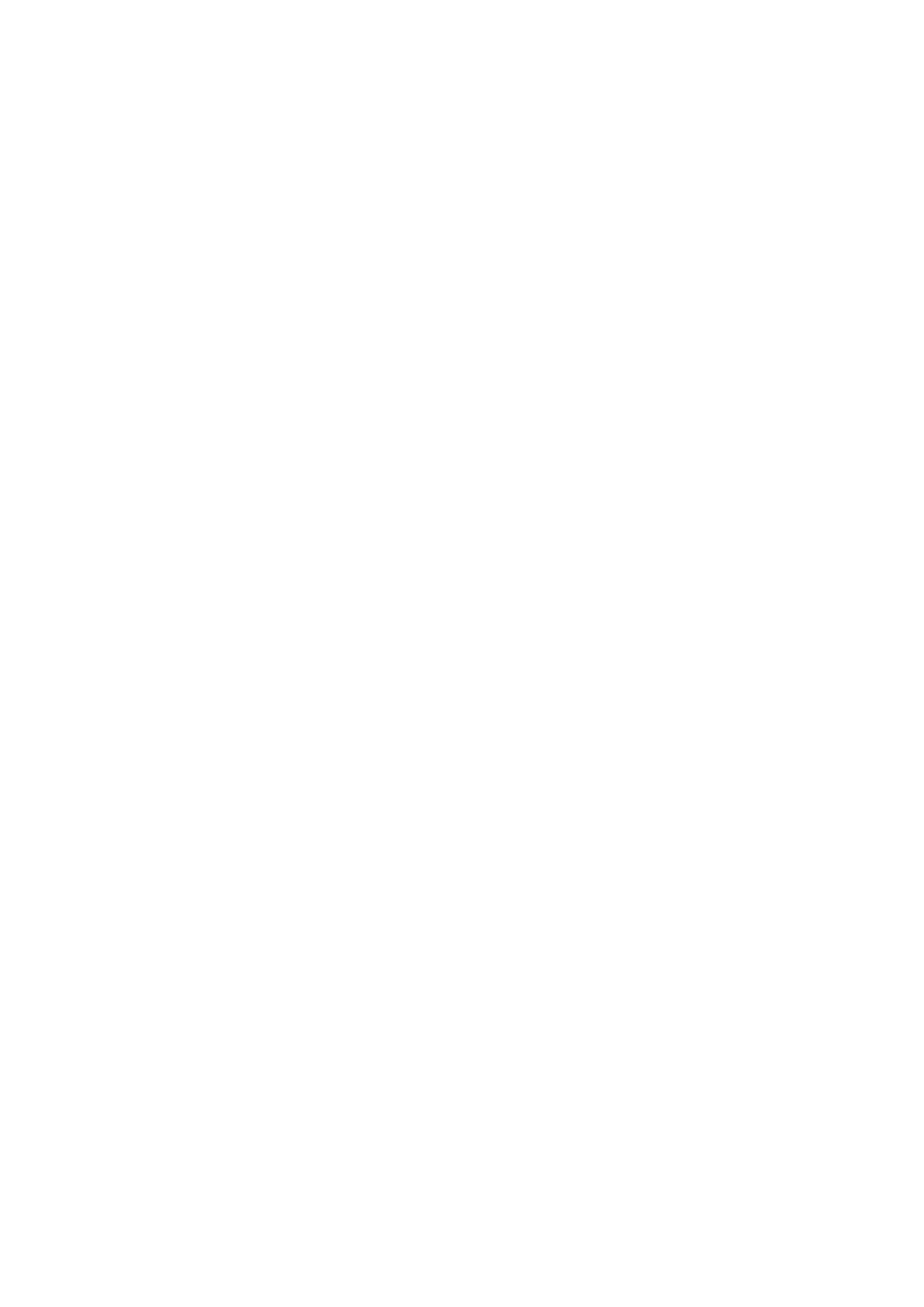# <span id="page-10-0"></span>**Preface**

This proceedings volume contains peer-reviewed contributions accepted at the 31st International Conference on Concurrency Theory (CONCUR), 2020.

The CONCUR conference series brings together researchers, developers, and students in order to advance the theory of concurrency, and promote its applications. Amid the COVID-19 situation, CONCUR 2020 could not take place at TU Wien (Vienna, Austria), as it was originally planned. Instead it was organized as a virtual conference, as part of the umbrella conference QONFEST 2020. In addition to CONCUR 2020, the QONFEST 2020 comprised also the 25th International Conference on Formal Methods for Industrial Critical Systems (FMICS) 2020, the 18th International Conference on Formal Modeling and Analysis of Timed Systems (FORMATS) 2020 and the 17th International Conference on Quantitative Evaluation of SysTems (QEST) 2020, alongside with several workshops and tutorials.

Despite the COVID-19 crisis, we have received a high number of submissions. Out of 112 submissions, we have accepted 45 papers for presentation at CONCUR 2020. Given great quality of many submissions, the acceptance bar was quite high. The quality criteria for acceptance were very strict and we thank our program committee and external reviewers for their excellent job in reviewing the CONCUR 2020 submissions. We are especially very grateful to all our reviewers for their efforts in providing high-quality and timely reviews and conducting active discussions on each submission at CONCUR 2020.

We thank the authors of our proceeding's papers for repaying the efforts of our reviewers and submitting their revised works to the CONCUR 2020 proceedings. We hope that details of the papers included in the present proceedings will bring lively discussions within the virtual conference platform of CONCUR 2020, initiating new research directions and collaboration within the CONCUR scientific community and beyond.

In addition to the exceptional papers accepted at CONCUR 2020, the proceedings also include four invited papers accompanying the works presented by our invited speakers at CONCUR 2020. The invited talk by Prof. Annabelle McIver (Macquarie University, Australia) served as a plenary keynote talk of QONFEST 2020, whereas the invited talks by Prof. Roderick Bloem (TU Graz, Austria) and Prof. Thomas A. Henzinger (IST Austria) were shared with other QONFEST 2020 conferences, including FMICS 2020, FORMATS 2020, and QEST 2020. We are also delighted to have had Prof. Catuscia Palamidessi (INRIA Saclay and LIX, France) as our invited speaker discussing recent applications of game theory in the fields of machine learning and privacy, topics that are of core interests for the CONCUR community.

Starting with CONCUR 2020, we are also happy to announce the CONCUR Test-of-Time (ToT) Award series, established by the CONCUR conference and the IFIP 1.8 Working Group on Concurrency Theory. The purpose of this award is to recognize important achievements in Concurrency Theory that were published at CONCUR conferences and have stood the test of time. All papers published in CONCUR between 1990 and 1995 were eligible for the CONCUR ToT Award 2020. The award winners for the CONCUR ToT Awards 2020 have been selected by a Jury composed of Prof. Luca Aceto (Chair), Prof. Jos Baeten, Prof. Patricia Bouyer-Decitre, Prof. Holger Hermanns, and Prof. Alexandra Silva. The results and winners of the CONCUR ToT Award 2020 selection process are described in the invited contribution of Prof. Luca Aceto in these proceedings.

31st International Conference on Concurrency Theory (CONCUR 2020). Editors: Igor Konnov and Laura Kovács

[Leibniz International Proceedings in Informatics](https://www.dagstuhl.de/lipics/)

Leibniz International Froceedings in miximatics<br>LIPICS [Schloss Dagstuhl – Leibniz-Zentrum für Informatik, Dagstuhl Publishing, Germany](https://www.dagstuhl.de)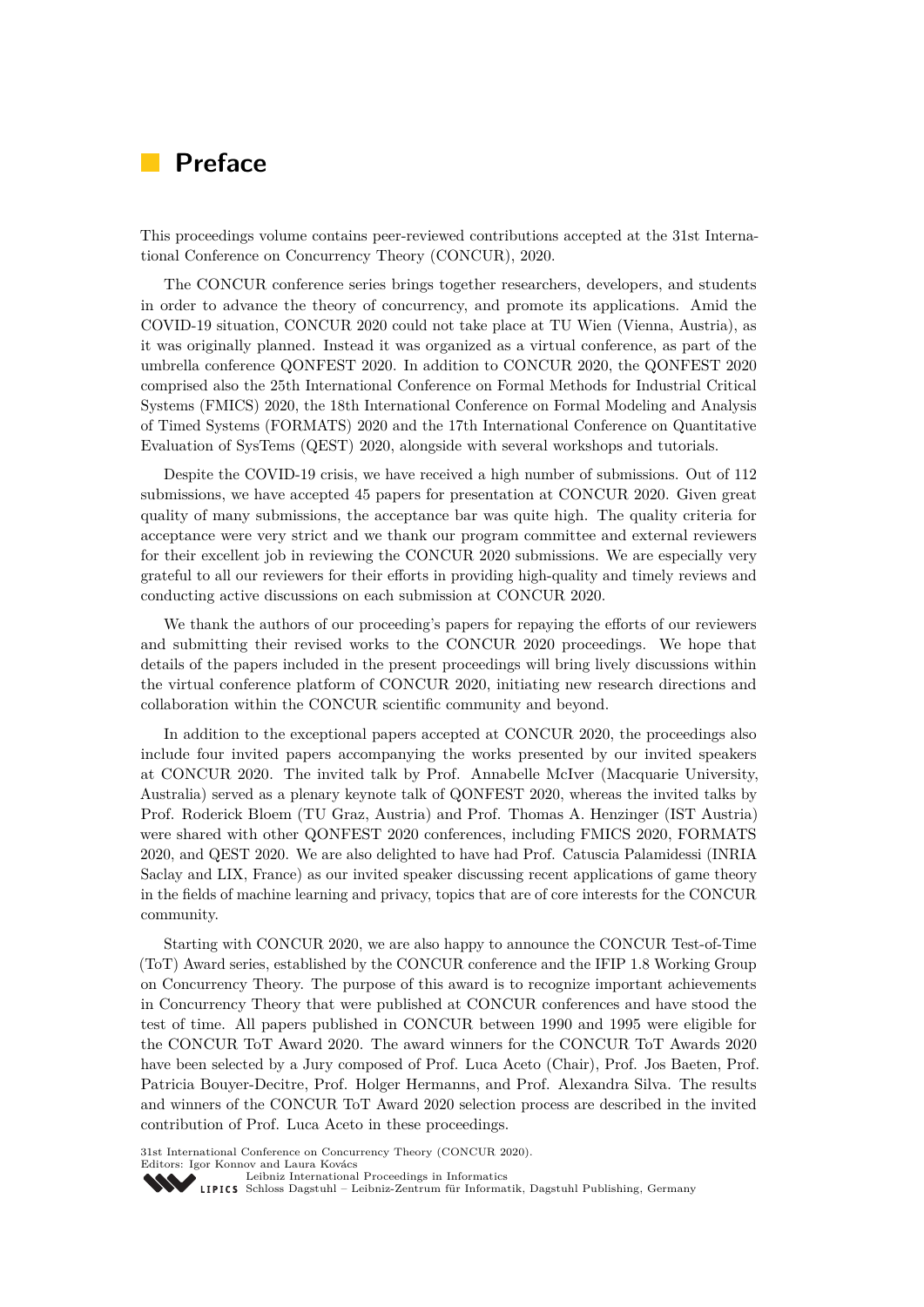We finally would like to thank Interchain Foundation (Switzerland) for its generous sponsorship for running CONCUR 2020. We also gratefully acknowledge the sponsorship of the Vienna Center for Logics and Algorithms - VCLA and the TU Wien, as well as the FORSYTE research group of the Faculty of Informatics of the TU Wien. We finally thank the EasyChair conference management system for assisting us in the reviewing and organization process of CONCUR 2020 together with QONFEST 2020.

As usual, the CONCUR 2020 proceedings are open access thanks to the LIPIcs series. We thank the authors of CONCUR 2020 papers, the CONCUR 2020 participants, as well as the organizers and student volunteers of CONCUR 2020 for making CONCUR 2020 a sucessful virtual event.

Igor Konnov and Laura Kovács CONCUR 2020 PC Chairs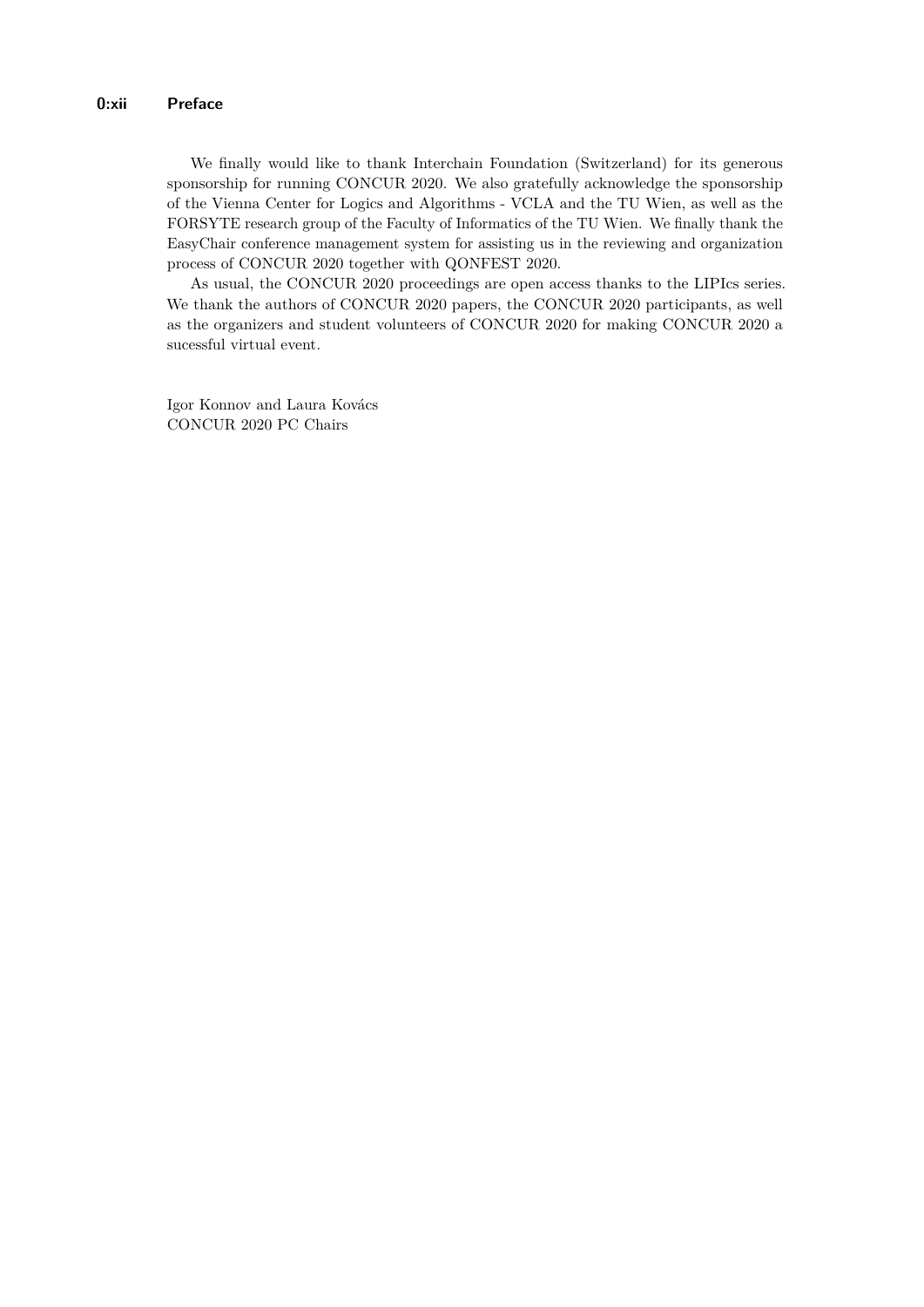# **Committees**

#### **CONCUR 2020 Program Committee CONCUR Steering Committee**

Alessandro Abate Javier Esparza Elvira Albert Pedro D'Argenio Giovanni Bacci Wan Fokkink Filippo Bonchi Joost-Pieter Katoen Patricia Bouyer Catuscia Palamidessi Yu-Fang Chen Davide Sangiorgi Veronique Cortier Jiri Srba Pedro R. D'Argenio Bernd Finkbeiner Ezio Bartocci Silvio Ghilardi Rob van Glabbeek Florian Zuleger Alberto Griggio Ichiro Hasuo Amir Kafshdar Goharshady Benjamin Lucien Kaminski Sophia Knight Igor Konnov (co-chair) Laura Kovács (co-chair) Antonin Kucera Marijana Lazic Karoliina Lehtinen Kuldeep S. Meel Jan Otop Joel Ouaknine Tatjana Petrov Nir Piterman Jorge A. Pérez Giselle Reis Philipp Ruemmer Lutz Schröder Alexandra Silva Ana Sokolova Jun Sun Max Tschaikowski Valeria Vignudelli Yakir Vizel Nobuko Yoshida Lijun Zhang

Michael Emmi **QONFEST 2020 General Chair**

Roberto Giacobazzi **QONFEST 2020 Workshop Chair**

31st International Conference on Concurrency Theory (CONCUR 2020). Editors: Igor Konnov and Laura Kovács [Leibniz International Proceedings in Informatics](https://www.dagstuhl.de/lipics/) [Schloss Dagstuhl – Leibniz-Zentrum für Informatik, Dagstuhl Publishing, Germany](https://www.dagstuhl.de)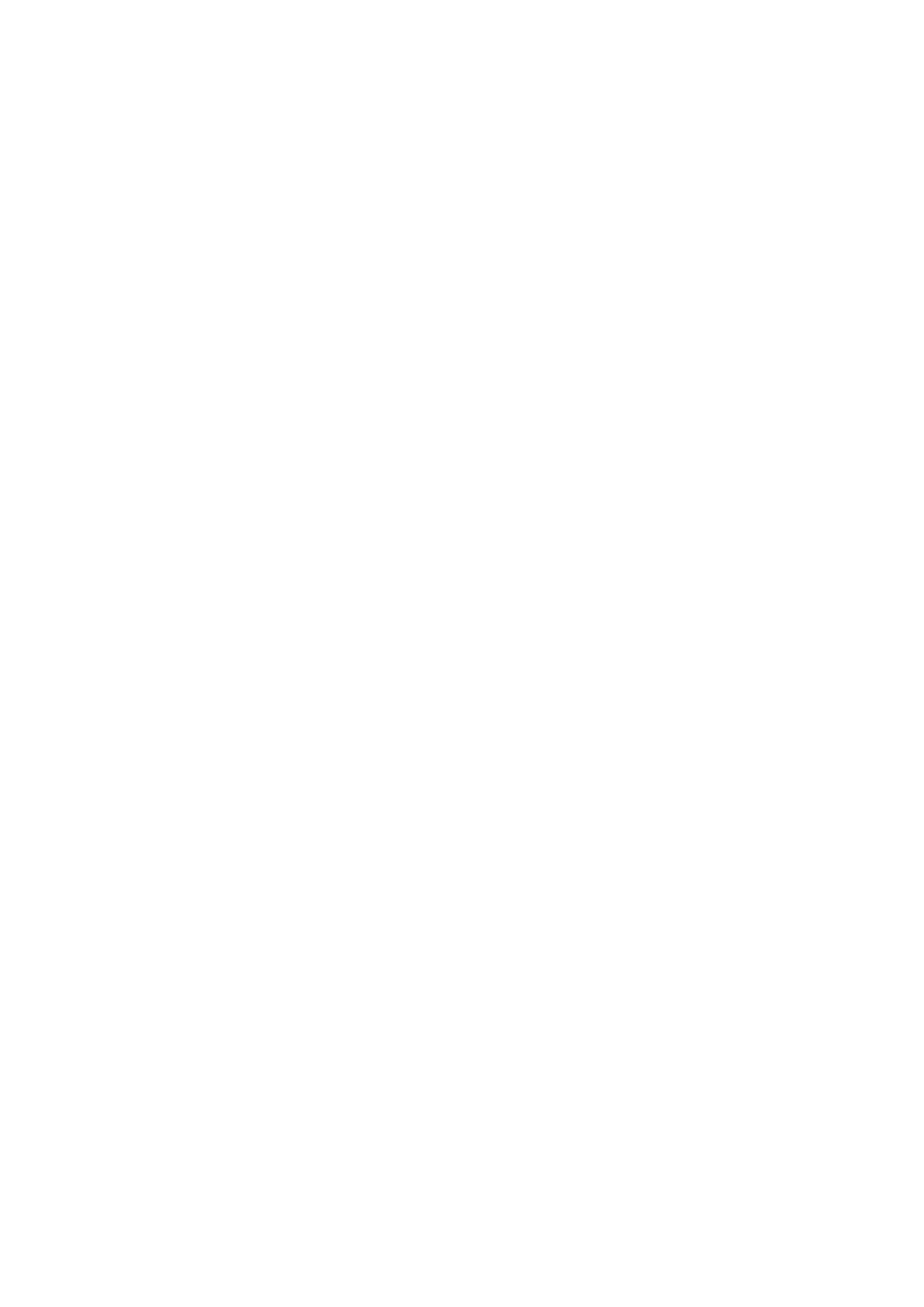# **External Reviewers**

Yehia Abd Alrahman S. Akshay Shaull Almagor Robert Atkey Clément Aubert Giorgio Bacci A.R. Balasubramanian Paolo Baldan Suguman Bansal Kevin Batz Bartosz Bednarczyk Giovanni Bernardi Edwin Brady Tomas Brazdil Tomasz Brengos Franck van Breugel Roberto Bruni Michaël Cadilhac Georgiana Caltais Marco Carbone Luca Cardelli Simon Castellan Valentina Castiglioni Pablo Castro Nathalie Cauchi Thomas Chatain Liang-Ting Chen Liqian Chen Vincenzo Ciancia Florence Clerc Norine Coenen Jesús Correas Fernández Emanuele D'Osualdo Fredrik Dahlqvist Ugo Dal Lago Silvano Dal Zilio Antoine Dallon Oscar Darwin Laure Daviaud Jan de Muijnck-Hughes Giulia De Santis Ugo De' Liguoro Joanna Delicaris

Giorgio Delzanno Ramiro Demasi Volker Diekert Cezara Dragoi Jérémy Dubut Jeffrey M. Dudek Constantin Enea Zafer Esen Wan Fokkink Pierre Fraigniaud Adrian Francalanza Robert Ganian Pierre Ganty Francesco Gavazzo Simon Gay Luca Geatti Samir Genaim Silvia Ghilezan Saverio Giallorenzo Marco Giunti Amir Goharshady Sergey Goncharov Pablo Gordillo Tao Gu Christoph Haase Christopher Hahn Ernst Moritz Hahn Matej Hajnal Lewis Hammond Marcel Hark Jesko Hecking-Harbusch Gerco van Heerdt Léo Henry Jana Hofmann Ross Horne Mehran Hosseini Raymond Hu Khmelnitsky Igor Keigo Imai Miguel Isabel Shachar Itzhaky Swen Jacobs Peter Gjøl Jensen

Martin Jonas Sebastian Junges Deepak Kapur Edon Kelmendi Ayrat Khalimov Wen Kokke Dimitrios Kouzapas Manfred Kufleitner Clemens Kupke Stepan Kuznetsov Martin Kölbl James Laird Ivan Lanese Martin Lange Sławomir Lasota Engel Lefaucheux Jérôme Leroux Shang-Wei Lin Depeng Liu Gavin Lowe Lorenzo Luperi Baglini Enrico Magnago Anirban Majumdar Radu Mardare Sonia Marin Enrique Martin-Martin Christoph Matheja Bastien Maubert Alicia Merayo Claudio Antares Mezzina Jakub Michaliszyn Joshua Moerman Fabio Mogavero Sahar Mohajerani J. Garrett Morris Sergio Mover Renato Neves Petr Novotný Federico Olmedo Jovanka Pantovic Noemi Passing Loïc Paulevé Andrea Peruffo

31st International Conference on Concurrency Theory (CONCUR 2020). Editors: Igor Konnov and Laura Kovács

[Leibniz International Proceedings in Informatics](https://www.dagstuhl.de/lipics/)

[Schloss Dagstuhl – Leibniz-Zentrum für Informatik, Dagstuhl Publishing, Germany](https://www.dagstuhl.de)